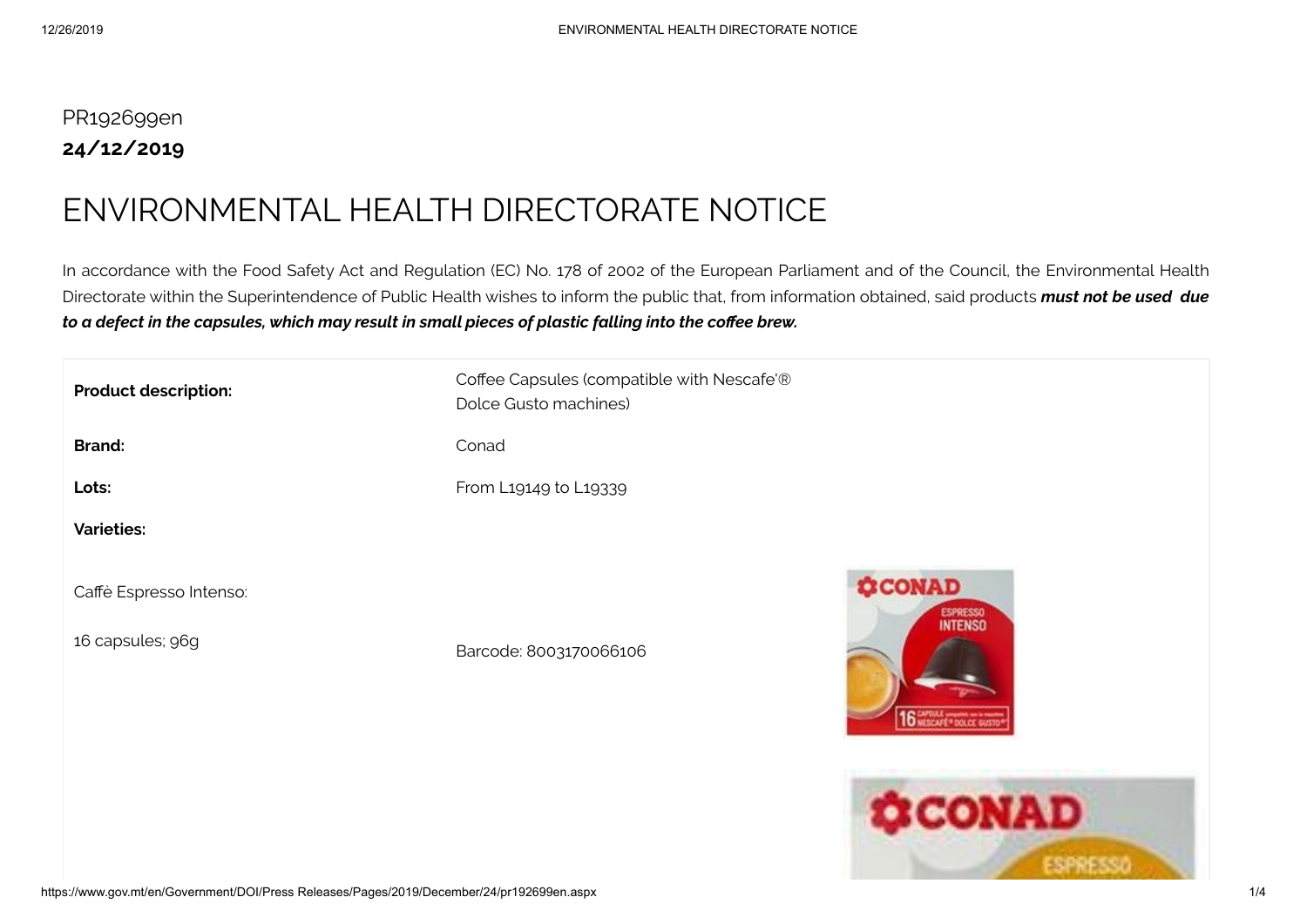Caffè Espresso 100% Arabica:

16 capsules; 96g

Barcode: 8003170066090



16 capsules; 96g

Barcode: 8003170066113





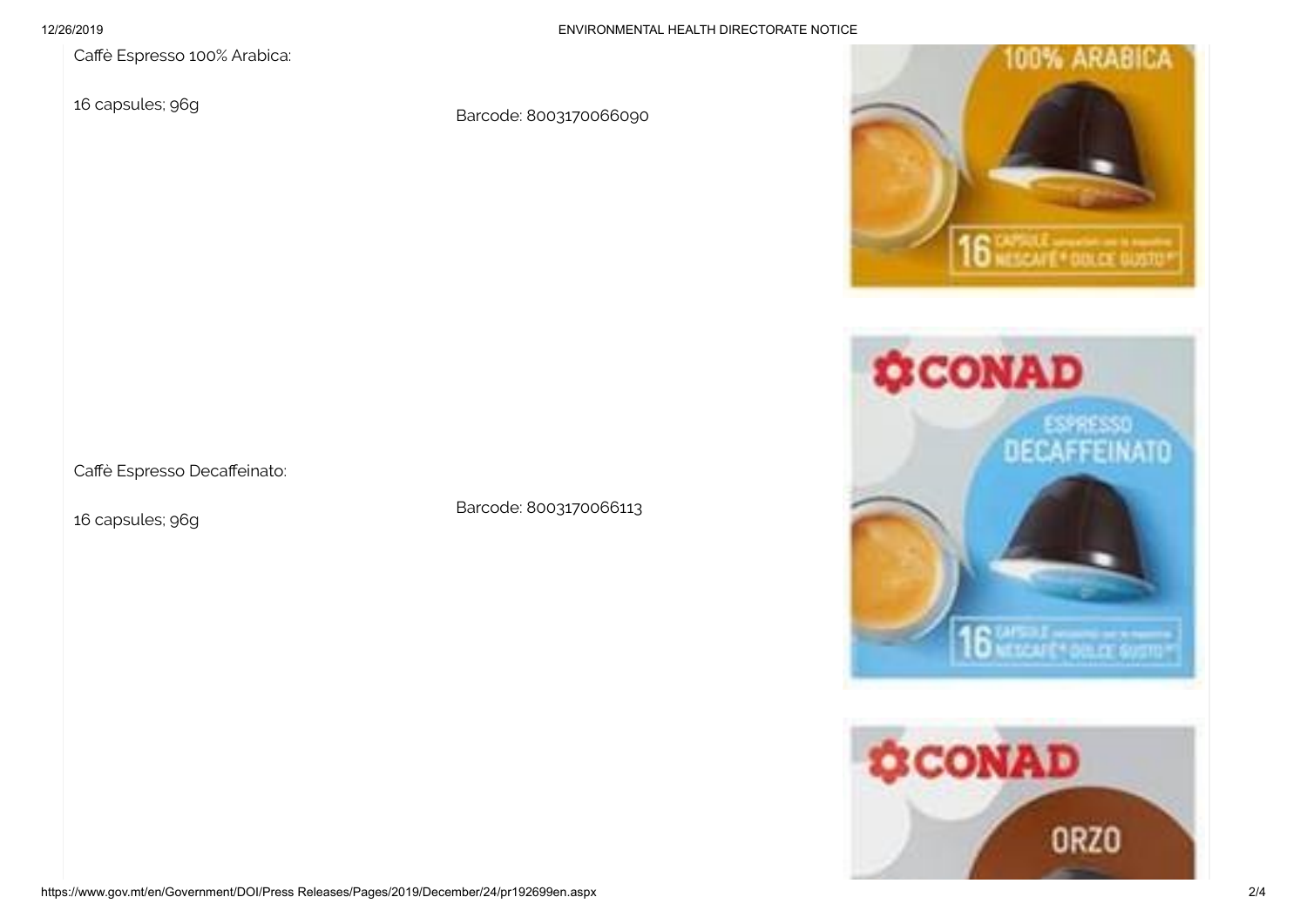12/26/2019 ENVIRONMENTAL HEALTH DIRECTORATE NOTICE

Orzo: 16 capsules; 100g Barcode: 8003170066120



Cortado - 16 capsules; 100g Barcode: 8003170068131